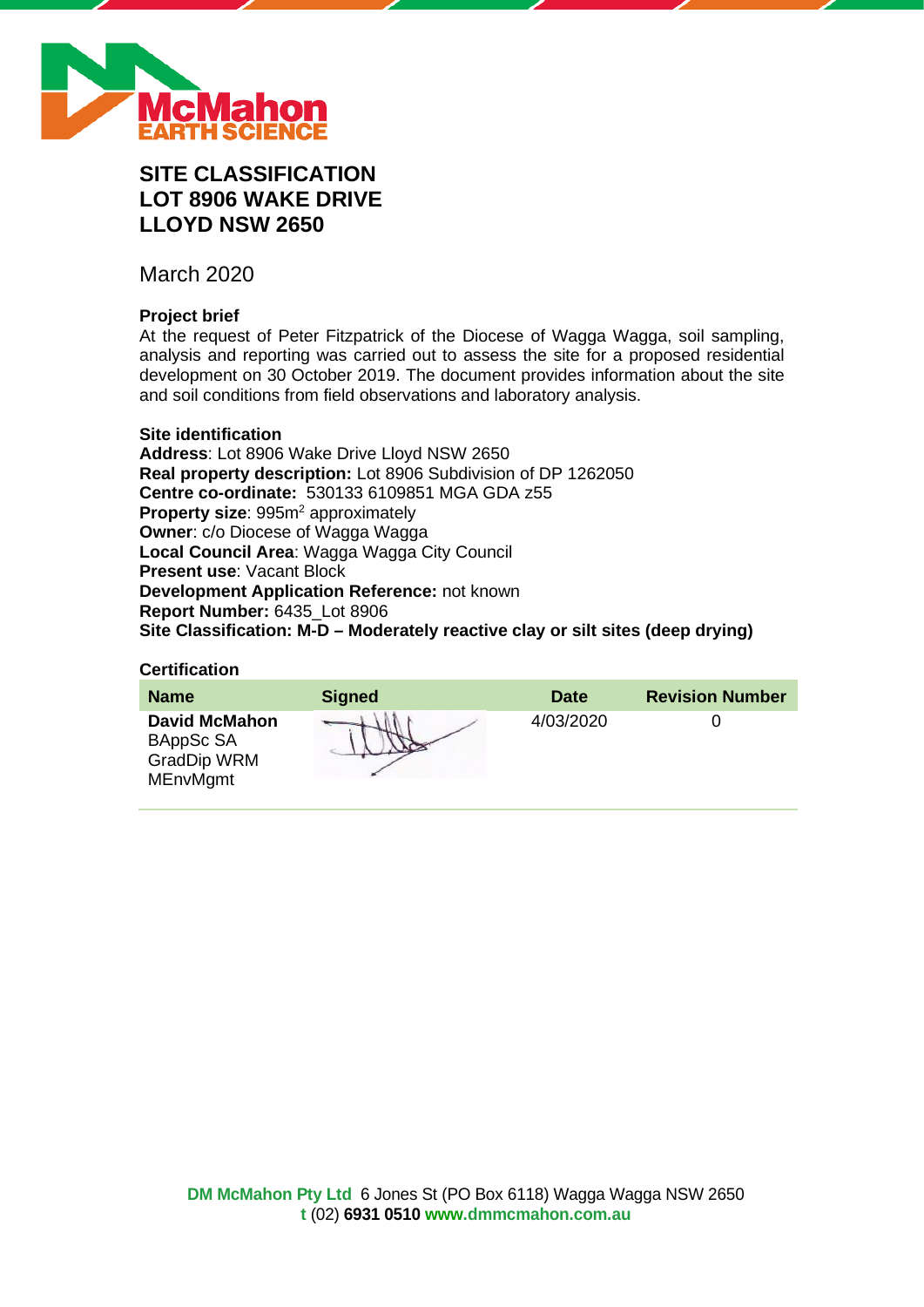# **Physical characteristics of the site**

A desktop review and investigation of the topography, hydrology, soil, lithology, geology and hydrogeology of the site has been undertaken and are as follows:

# **Topography**

The Lake Albert 1:25,000 Topographic Map (Sheet 8327-1S) indicates that the site is located at an elevation of approximately 244m AHD. The site landform is classed as a simple slope and the slope class is gently inclined.

# **Vegetation**

The site is devoid of vegetation.

# **Hydrology**

The nearest named waterway is Stringybark Creek located 3414m to the south east of the site. Due to the relative incline of the site, rainfall is likely to both run off and infiltrate into the relatively permeable topsoil.

# **Weather**

The average rainfall for Wagga Wagga is approximately 526.8mm per annum, with the wettest months being October, June and July. Annual mean evaporation for the region is 1715.5mm with mean daily evaporation ranges from 1.2mm in July to 9.2mm in January. Wagga Wagga is characterised by cold wet winters and hot dry summers with mean maximum temperatures ranging from 12.9°C in July to 31.9 °C in January and mean minimum temperatures ranging from 1.3ºC in July to 15.9ºC in February. Rainfall, temperature and evaporation data from Wagga Wagga Agricultural Institute 73127 (www.bom.gov.au).

# **Soil & Landform**

The site lies within the mapping unit ld from the Soil Landscapes of the Wagga Wagga 1:100 000 Sheet (DLWC, 1997). The map unit ld is described as:

# *ld – Lloyd (Erosional Landscapes)*

*Landscape*: rolling low hills on Ordovician metasedimentary rocks. Local relief 30–90 m; slopes 10–20%. Broad crests and ridges; long waning mid to lower slopes; broad drainage depressions. Variable rock outcrop 0–50%. Extensively to completely cleared mid to high open-forest.

*Soils*: shallow (<0.5 m), moderately well-drained Paralithic Leptic Rudosols (Lithosols) on some crests, ridges and upper slopes; deep (1.0–1.5 m), imperfectly drained Red Kurosols (Red Podzolic Soils) on other crests and upper slopes; moderately deep (0.5– 1.0m), moderately well-drained Red Chromosols and Kurosols (Red Podzolic Soils) on mid to lower slopes; and moderately deep (0.5–1.0 m), imperfectly drained Brown Kurosols (Yellow Podzolic Soils) in drainage lines.

*Limitations*: high erosion hazard; steep slopes (localised); localised rock outcrop; localised poor drainage; localised waterlogging; foundation hazard (localised); mass movement; shallow, stony and strongly acid soils (on ridges and upper slopes); localised aluminium toxicity; localised salinity.

# **Lithology and Geology**

Undivided Ordovician metasedimentary rocks—thinly interbedded siltstones, shales and phyllites, with minorschists and minor quartzites. Lithology is highly variable

over a short distance. Relatively thick (1 m to several metres) colluvial and slopewash clayey sediments occur on lower slopes and in drainage depressions. There is generally no rock outcrop, but occasionally <50% (at sites usually underlain by sandstone).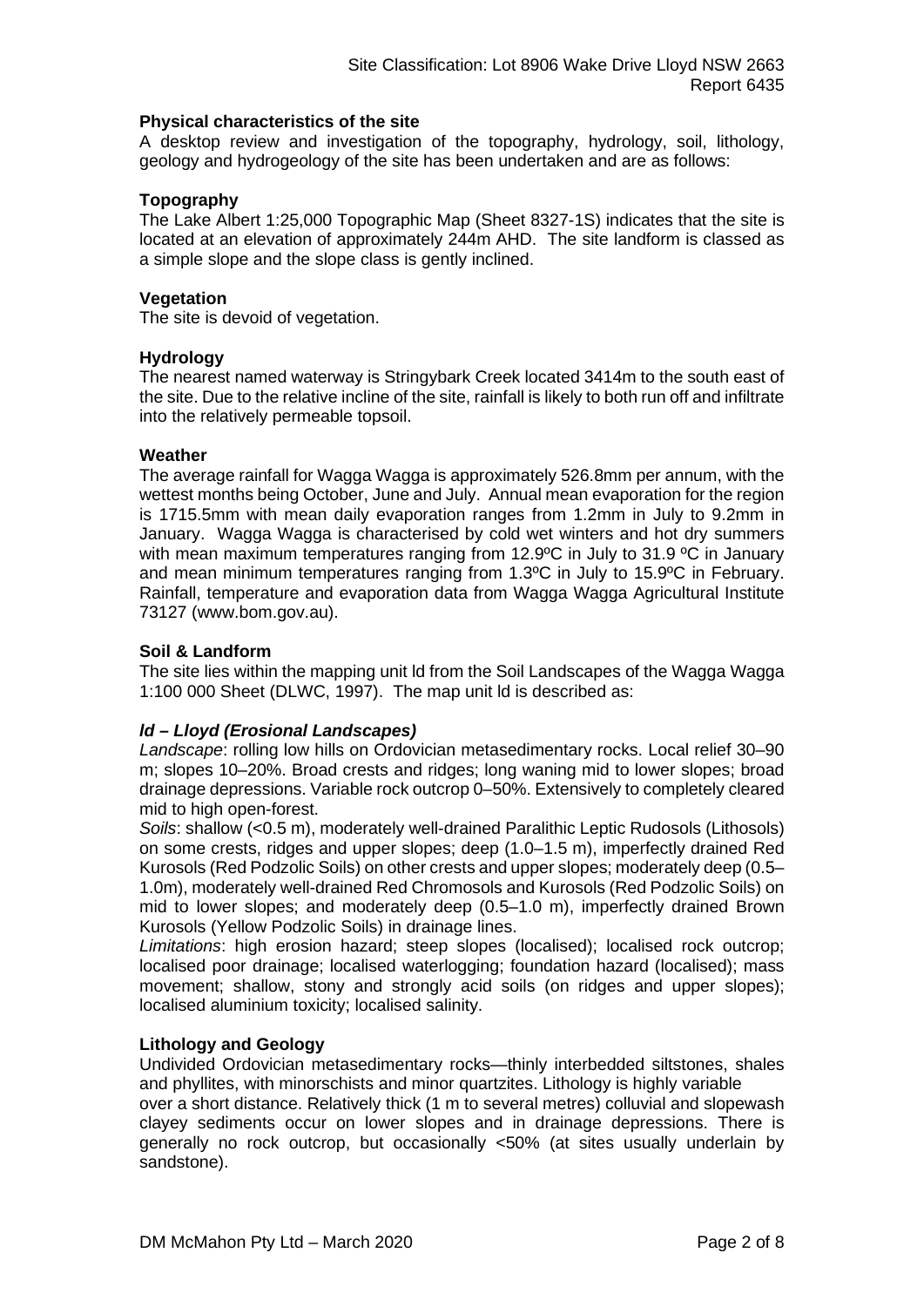# **Hydrogeology**

From the Geoscience Australia hydrogeology dataset, the groundwater beneath the site is described as porous, extensive highly productive aquifers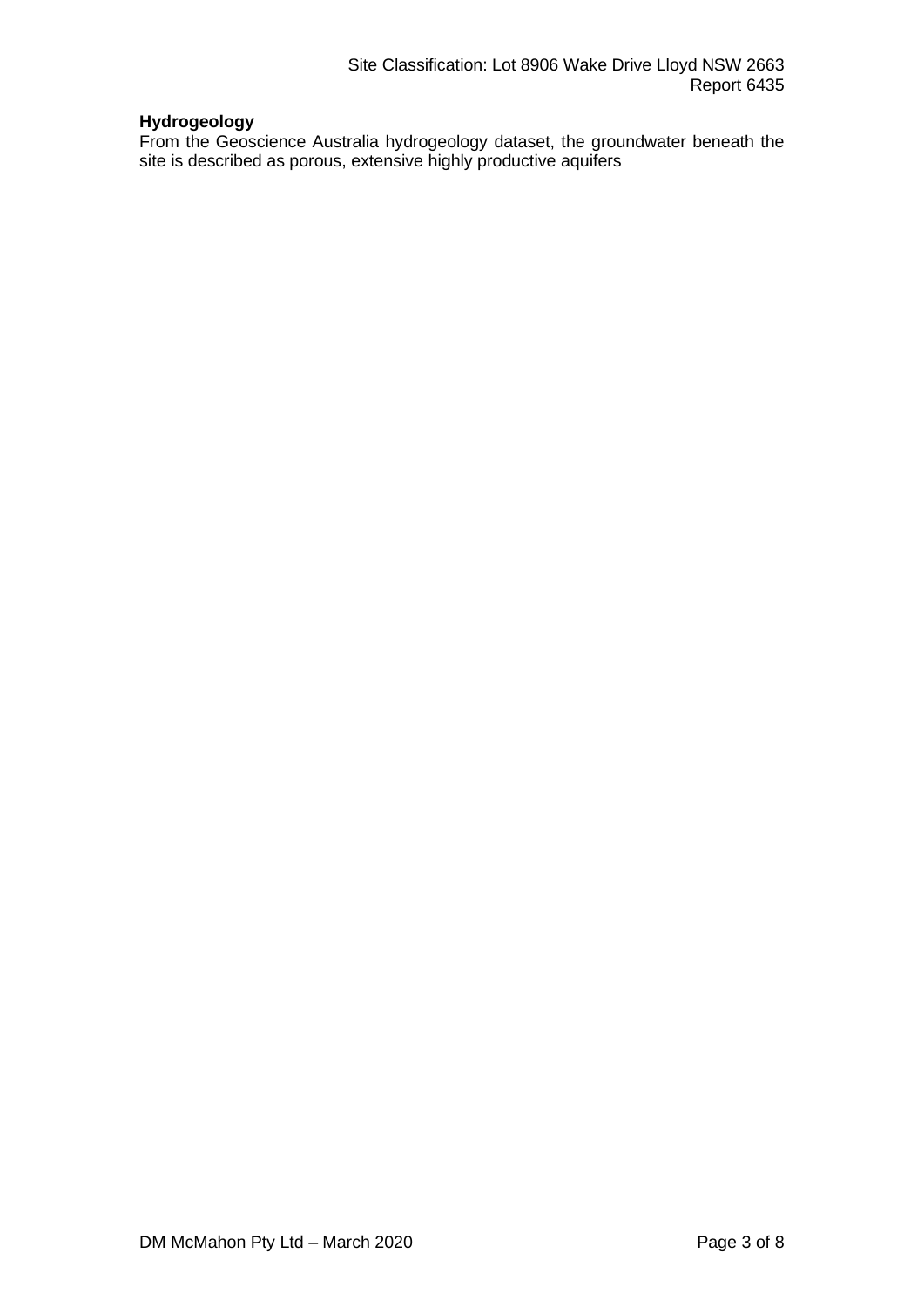# **Site Condition**

Through site investigation, field observations, in situ tests and laboratory analysis the following site geotechnical model has been developed. Details of the general conditions encountered with a field description of the soil, engineering properties and the location of the boreholes can be seen as follows, Table 1, Figure 1.

| <b>Soil Origin</b>                 | <b>Depth</b><br>(m) | <b>Class</b><br>(AS1726)<br>$-2017)$ | Soil<br>Name /<br><b>Descript</b><br>ion | <b>Grain</b><br><b>Size</b> | <b>Primary</b><br><b>Colour</b>      | <b>Mottle</b><br><b>Colour</b> | <b>Mois-</b><br>ture | Plas-<br>ticity | <b>Consis-</b><br>tency | <b>Observations</b><br>and/or comments   | <b>Engineering</b><br><b>Properties</b> |
|------------------------------------|---------------------|--------------------------------------|------------------------------------------|-----------------------------|--------------------------------------|--------------------------------|----------------------|-----------------|-------------------------|------------------------------------------|-----------------------------------------|
| <b>Borehole 1</b>                  |                     |                                      |                                          |                             |                                      |                                |                      |                 |                         |                                          |                                         |
| <b>FILL</b>                        | $0.0 - 0.5$         | CI                                   | <b>CLAY</b>                              | Fine                        | Yellow                               | Nil                            | D                    | Low-<br>Med     | <b>Stiff</b>            | $\blacksquare$                           |                                         |
| Residual                           | $0.5 - 1.2$         | CI                                   | <b>CLAY</b>                              | Fine                        | Yellow                               | Nil                            | D                    | Low-<br>Med     | <b>Stiff</b>            | $\blacksquare$                           | Ys<br>Expansivity                       |
| Extremely<br>Weathered<br>Material | $1.2 - 1.8$         | <b>SM</b>                            | Sandy<br><b>SILT</b>                     | Fine/<br>Coarse             | Light/Pale<br><b>Brownish</b><br>Red | Light/<br>Pale<br>Yellow       | D                    | Low             | Very<br><b>Stiff</b>    | Weathered<br>Ordovician<br>Metasediment. | 20-40mm                                 |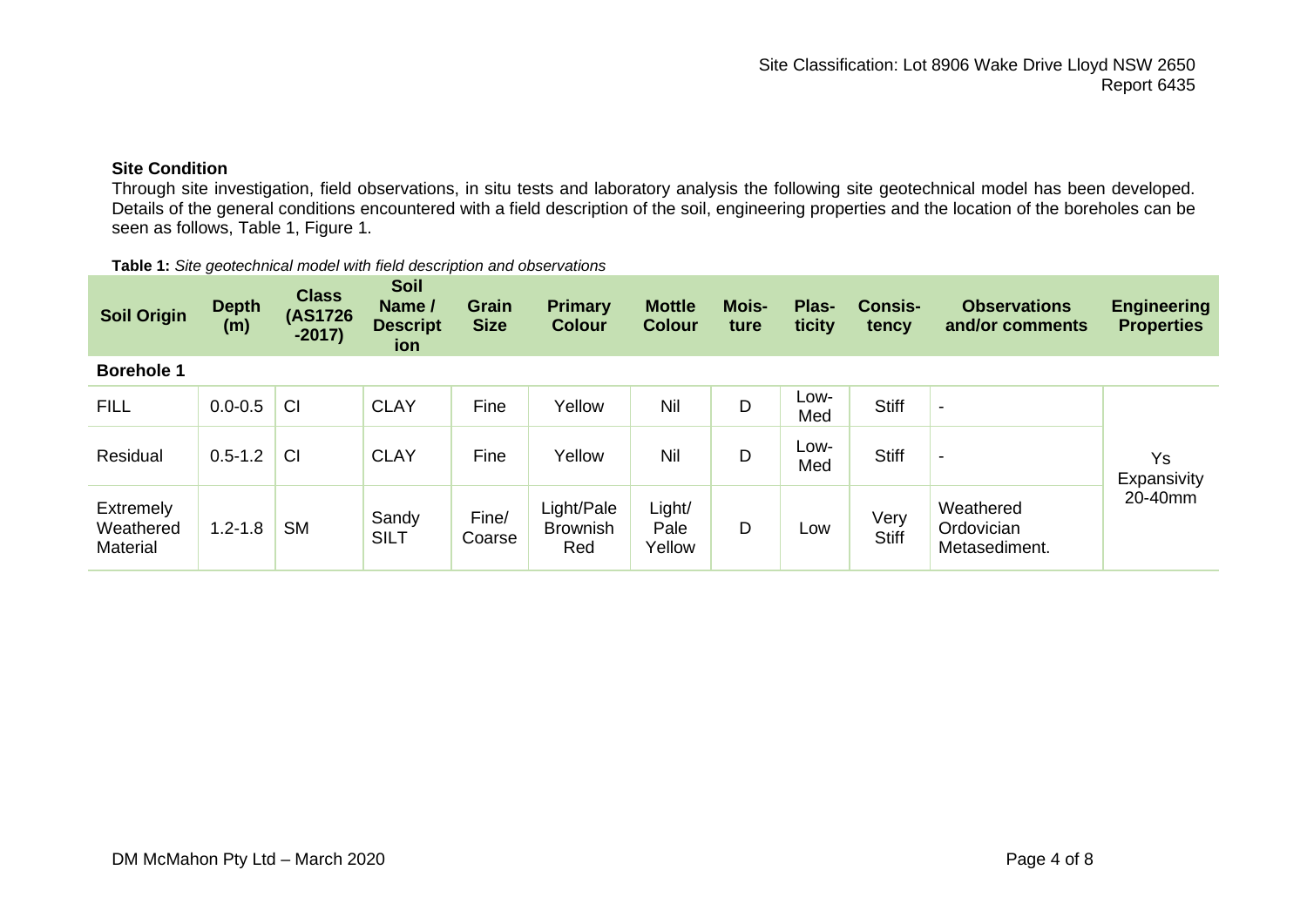

**Figure 1:** *Annotated site plan overlain on aerial photograph depicting borehole locations*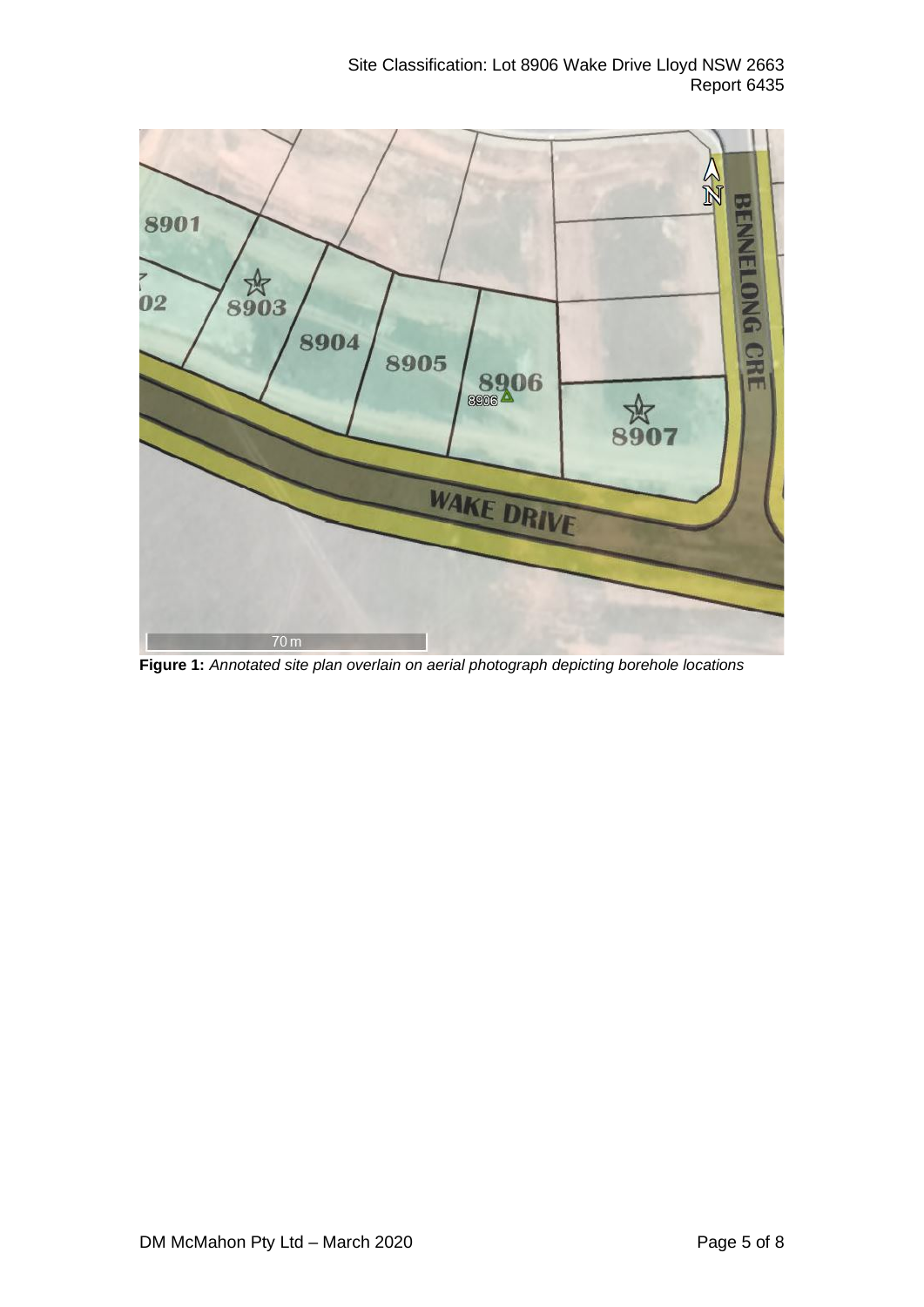# **Site Classification**

Based on the field assessment and laboratory data and assumptions therein the site is classified as **M-D – Moderately reactive clay or silt sites (deep drying), which may experience moderate ground movement from moisture changes** by reference to AS2870:2011.

# **Assumptions**

Site investigation and classification was carried out by reference to AS2870:2011. The proposed building is a single storey residential development.

This classification is based on the footings being founded into the underlying FILL or residual 'CI' clay soils. If the footings are not into the specified material the site classification will need to be reassessed.

Footings may be founded partly on fill and partly on natural material depending on founding depths. As such, footing design may require careful consideration by the structural engineer to minimise potential differential settlement.

An allowable bearing pressure of up to 50kPa and 100kPa for raft slab beams and strip footings respectively may be adopted.

If more than 0.4m of uncontrolled fill is present or placed, or if depth of excavation within the building area extends more than 0.5m below the existing surface, the above classification will need to be reassessed.

Any earthworks on site will be carried out by reference to AS3798: 2007.

If any unconsolidated or saturated soils are encountered during excavation, or conditions that are not alike the above description, the site supervisor should be informed, the work stopped and this office be contacted immediately for further evaluation.

Where trees and large shrubs are removed from the site all roots are to be removed and voids replaced with compacted fill by reference to AS3798:2007.

The soils investigated are all natural ground and no free groundwater was encountered at the time of the investigation.

Site drainage and vegetation limitations are adhered to as per the CSIRO Foundation Management and Footing Performance: A Homeowner's guide, BTF-2011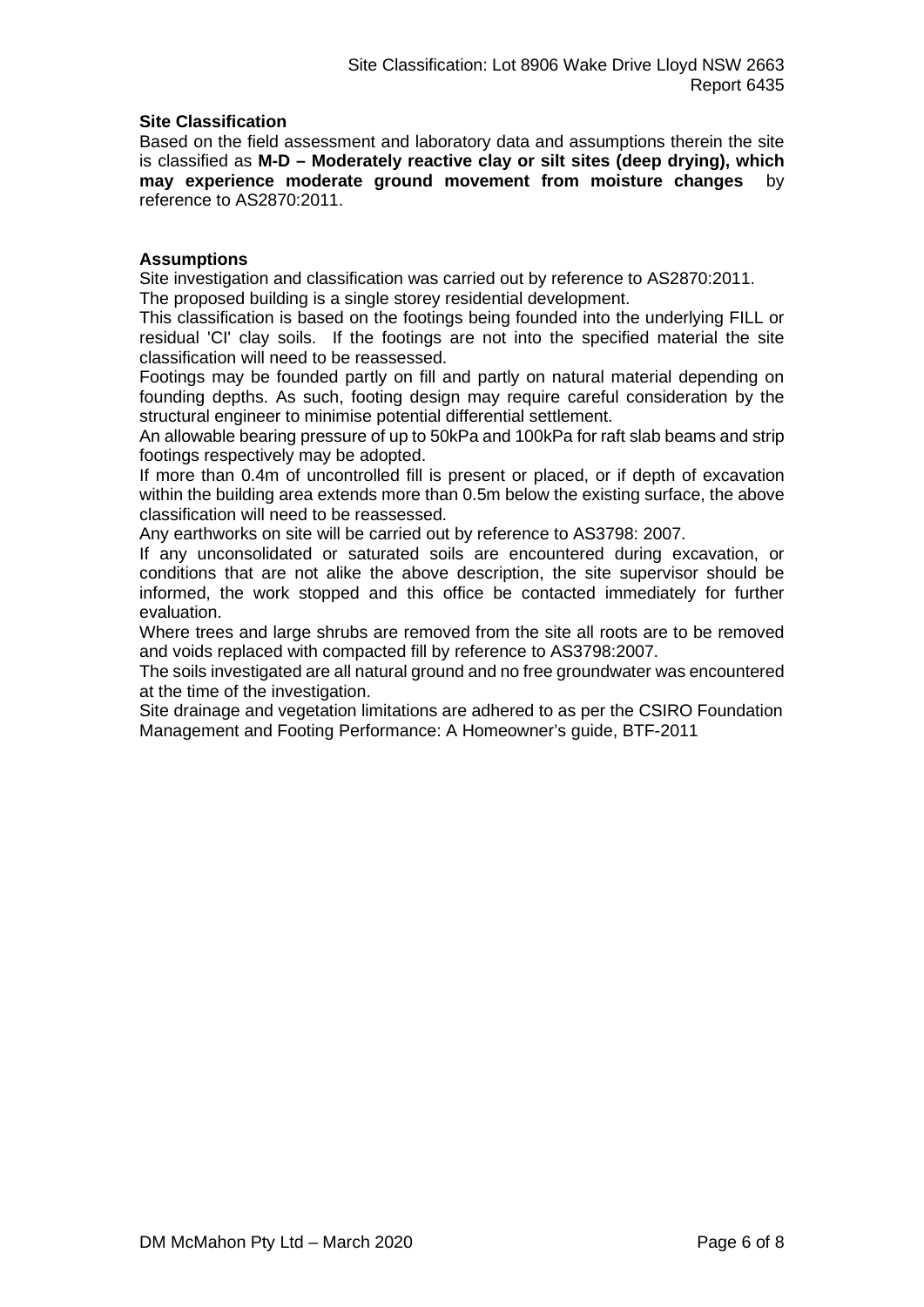# Site Classification: Lot 8906 Wake Drive Lloyd NSW 2663 Report 6435

| Log Column         |                | <b>Symbol</b>                      | <b>Definition</b>                                                                                                                                                                                                                                                                                                                                                                                                          |  |  |  |
|--------------------|----------------|------------------------------------|----------------------------------------------------------------------------------------------------------------------------------------------------------------------------------------------------------------------------------------------------------------------------------------------------------------------------------------------------------------------------------------------------------------------------|--|--|--|
| Soil Origin        |                | <b>TOPSOIL</b>                     | Mantle of surface and/or near-surface soil often but not always defined by high levels of organic<br>material, both dead and living. Remnant topsoils are topsoils that subsequently been buried by<br>other transported soils. Roots of trees may extend significantly into otherwise unaltered soil and<br>the presence of roots is not a sufficient reason for describing a material as topsoil.                        |  |  |  |
|                    |                | FILL                               | Any material which has been placed by anthropogenic processes                                                                                                                                                                                                                                                                                                                                                              |  |  |  |
|                    |                | Alluvial                           | Deposited by streams and rivers                                                                                                                                                                                                                                                                                                                                                                                            |  |  |  |
|                    |                | Colluvial                          | Soil and rock debris transported down slope by gravity, with or without the assistance of flowing<br>water and generally deposited in gullies or at the base of slopes. Colluvium is often used to<br>refer to thicker deposits such as those formed from landslides, whereas the term 'slopewash'<br>may be used for thinner and more widespread deposits that accumulate gradually over longer<br>geological timeframes. |  |  |  |
|                    |                | Extremely<br>weathered<br>material | Formed directly from in situ weathering of geological formations. Although this material is of soil<br>strength, it retains the structure and/or fabric of the parent rock material.                                                                                                                                                                                                                                       |  |  |  |
|                    |                | Residual                           | Formed directly from in situ weathering of geological formations. These soils no longer retain<br>any visible structure or fabric of the parent soil or rock material                                                                                                                                                                                                                                                      |  |  |  |
| Class              |                | GW                                 | Gravel and gravel-sand mixtures, little to no fines                                                                                                                                                                                                                                                                                                                                                                        |  |  |  |
| (AS1726-<br>2017)  |                | GP                                 | Gravel and gravel-sand mixtures, little to no fines, uniform gravels                                                                                                                                                                                                                                                                                                                                                       |  |  |  |
|                    | soils          | GМ                                 | Gravel-silt mixtures and gravel-sand-silt mixtures                                                                                                                                                                                                                                                                                                                                                                         |  |  |  |
|                    |                | GC                                 | Gravel-clay mixtures and gravel-sand-clay mixtures                                                                                                                                                                                                                                                                                                                                                                         |  |  |  |
|                    |                | SW                                 | Sand and gravel-sand mixtures, little to no fines                                                                                                                                                                                                                                                                                                                                                                          |  |  |  |
|                    | Coarse grained | <b>SP</b>                          |                                                                                                                                                                                                                                                                                                                                                                                                                            |  |  |  |
|                    |                | <b>SM</b>                          | Sand and gravel-sand mixtures, little to no fines<br>Sand-silt mixtures                                                                                                                                                                                                                                                                                                                                                    |  |  |  |
|                    |                | SC                                 | Sand-clay mixtures                                                                                                                                                                                                                                                                                                                                                                                                         |  |  |  |
|                    |                | ML                                 | Inorganic silt and very fine sand, rock flour, silty or clayey fine sand or silt with low plasticity                                                                                                                                                                                                                                                                                                                       |  |  |  |
|                    |                | CL, CI                             | Inorganic clays of low to medium plasticity, gravelly clay, sandy clay                                                                                                                                                                                                                                                                                                                                                     |  |  |  |
|                    | soils          | OL                                 | Organic silt                                                                                                                                                                                                                                                                                                                                                                                                               |  |  |  |
|                    |                | MН                                 | Inorganic silt                                                                                                                                                                                                                                                                                                                                                                                                             |  |  |  |
|                    |                | CН                                 | Inorganic clays of high plasticity                                                                                                                                                                                                                                                                                                                                                                                         |  |  |  |
|                    | Fine grained   | OН                                 | Organic clay of medium to high plasticity, organic silt                                                                                                                                                                                                                                                                                                                                                                    |  |  |  |
|                    |                | Pt                                 | Peat, highly organic soil                                                                                                                                                                                                                                                                                                                                                                                                  |  |  |  |
| Soil Name/         |                | SAND                               | Coarse grained soil                                                                                                                                                                                                                                                                                                                                                                                                        |  |  |  |
| <b>Description</b> |                | SILT                               | Fine grained soil - low dry strength, low wet toughness and dilatancy                                                                                                                                                                                                                                                                                                                                                      |  |  |  |
|                    |                | <b>CLAY</b>                        | Fine grained soil - high dry strength, high wet toughness and plasticity                                                                                                                                                                                                                                                                                                                                                   |  |  |  |
| <b>Grain Size</b>  |                | Coarse                             | >2mm                                                                                                                                                                                                                                                                                                                                                                                                                       |  |  |  |
|                    |                | Medium                             | $0.06 - 2mm$                                                                                                                                                                                                                                                                                                                                                                                                               |  |  |  |
|                    |                | Fine                               | $<$ 0.06 $<$ mm                                                                                                                                                                                                                                                                                                                                                                                                            |  |  |  |
| <b>Moisture</b>    |                | D                                  | Dry                                                                                                                                                                                                                                                                                                                                                                                                                        |  |  |  |
|                    |                | Τ<br>М                             | <b>Moderately Moist</b><br>Moist                                                                                                                                                                                                                                                                                                                                                                                           |  |  |  |
|                    |                | W                                  | Wet                                                                                                                                                                                                                                                                                                                                                                                                                        |  |  |  |
| <b>Plasticity</b>  |                | Non-plastic                        | Not applicable                                                                                                                                                                                                                                                                                                                                                                                                             |  |  |  |
|                    |                | Low                                | Only slight pressure is required to roll the thread of soil near the plastic limit. The thread and<br>lump are weak and soft. The dry specimen crumbles into powder with some finger pressure.                                                                                                                                                                                                                             |  |  |  |
|                    |                | Medium                             | Medium pressure is required to roll the thread of soil to near the plastic limit. The thread and<br>lump have medium stiffness. The dry specimen breaks into pieces or crumbles with<br>considerable finger pressure.                                                                                                                                                                                                      |  |  |  |
|                    |                | High                               | Considerable pressure is required to roll the thread to near the plastic limit. The thread and the<br>lump have very high stiffness. The dry specimen cannot be broken with finger pressure.<br>Specimen will break into pieces between thumb and a hard surface.                                                                                                                                                          |  |  |  |
| Consistency        |                | Very Soft (VS)                     | Exudes between fingers when squeezed in hand                                                                                                                                                                                                                                                                                                                                                                               |  |  |  |
|                    |                | Soft (S)                           | Can be moulded by light finger pressure                                                                                                                                                                                                                                                                                                                                                                                    |  |  |  |
|                    |                | Firm (F)                           | Can be moulded by strong finger pressure                                                                                                                                                                                                                                                                                                                                                                                   |  |  |  |
|                    |                | Stiff (St)                         | Cannot be moulded by fingers                                                                                                                                                                                                                                                                                                                                                                                               |  |  |  |
|                    |                | Very Stiff (VSt)                   | Can be indented by thumb nail                                                                                                                                                                                                                                                                                                                                                                                              |  |  |  |
|                    |                | Hard (H)                           | Can be indented by thumb nail with difficulty                                                                                                                                                                                                                                                                                                                                                                              |  |  |  |
|                    |                | Friable (Fr)                       | Can be easily crumbled or broken into small pieces by hand                                                                                                                                                                                                                                                                                                                                                                 |  |  |  |

# **Notes Relating to Results**